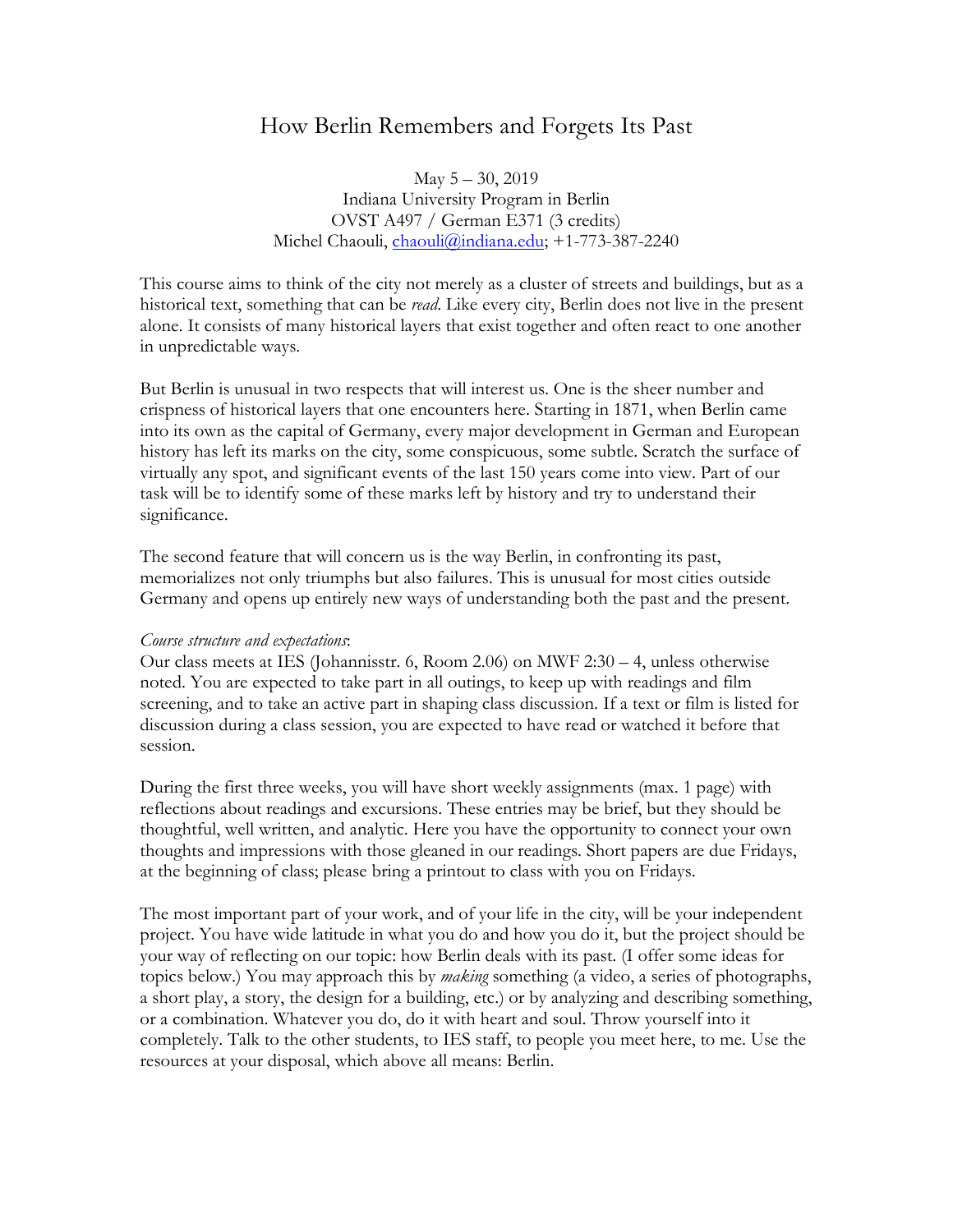By the end of the first week, each of you, in consultation with me, will have started thinking about a topic to research, visit, document, think, and write about. By the second week, you will have settled on your topic, which you will briefly present to your peers. I will be available to meet with each of you. By the third week, you will be deep in your project. Week 4 is devoted to presentations: every student has a 30-minute time-slot for a presentation; the presentation itself should take about half that time, and the remainder is devoted to questions and answers. Depending on your project, you may also write a final paper or work on other ways of documenting your work.

If you need to miss any class session, screening, or excursion, please let me know *before* the event is to take place. Also, though it takes place in Berlin, this is an IU class and thus subject to all the rules governing ordinary IU classes, including those concerning academic integrity.

### *Course goals*:

- Examine the complexity of human experience over time, interrogate the range of human thought and emotion, interpret varieties of aesthetic expression, and grapple with moral issues.
- Analyze written texts and works in literature, the visual arts, architecture and urban design, and intellectual and cultural traditions from both contemporary and historical perspectives.
- Develop the abilities to think rationally and to construct and assess opinions, ideas, and arguments.
- Develop these skills in a presentation or paper, which may be analytic or mainly creative.

#### *Grading*:

- Participation, 25 percent
- Short papers, 15 percent
- Final project, 60 percent

# *Reading list*:

Anonymous, *A Woman in Berlin: Eight Weeks in the Conquered City*. (Picador, ISBN: 978- 0312426118) Anna Funder, *Stasiland: Stories from Behind the Berlin Wall*. (Harper, ISBN: 978-0062077325). Joseph Roth, *What I Saw* (Norton, ISBN: 978-0393325829) Marie Jalowicz Simon, *Underground in Berlin* (Back Bay Books, ISBN: 978-0316382106).

*Berlin Films (mostly)* (we'll discuss the starred movies in class): Wolfgang Becker, *Good-bye Lenin* (2003). Frank Beyer, *Trace of Stones* (1966). Florian Henckel von Donnersmarck, *The Lives of Others* (2006)*.*\* Bob Fosse*, Cabaret* (1972). Paul Greengrass, *The Bourne Supremacy* (2004). Oliver Hirschbiegel, *Downfall* (2004). Frank Pierson, *Conspiracy* (2001). Leni Riefenstahl, *Triumph of the Will* (1935).\*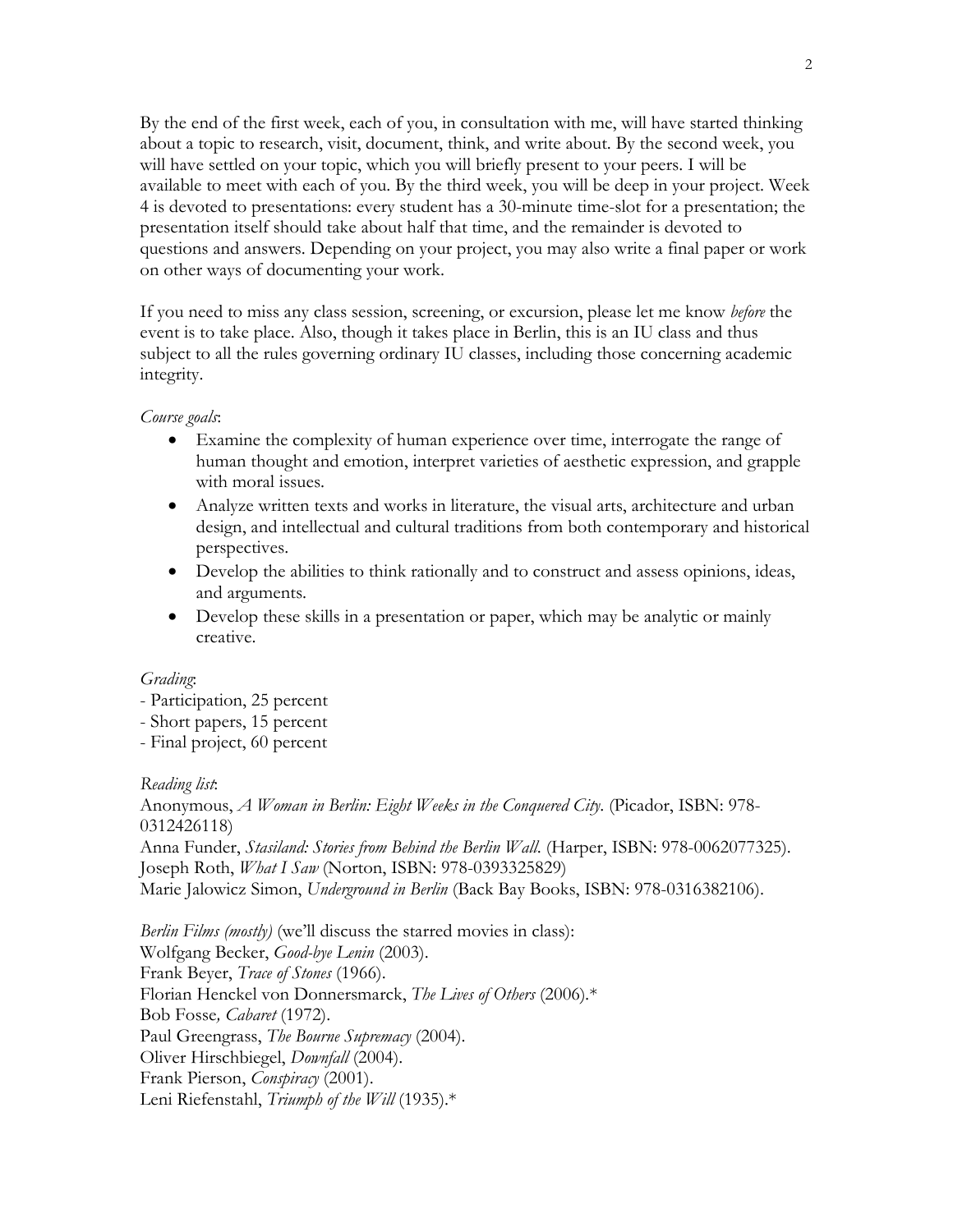\_\_\_\_\_\_\_\_\_, *Olympia* (1938). Martin Ritt, *The Spy Who Came in from the Cold* (1965). (https://archive.org/details/The.Spy.Who.Came.in.from.the.Cold) Walther Ruttmann, *Berlin: Symphony of the Metropolis* (1927).\* Bryan Singer, *Valkyrie* (2008). Curt and Robert Siodmak, *People on Sunday* (1930). Tom Tykwer, *Run Lola Run* (1998). Wim Wenders, *Wings of Desire* (1987)*.* Billy Wilder, *A Foreign Affair* (1948). \_\_\_\_\_\_\_\_\_, *One, Two*, *Three* (1961).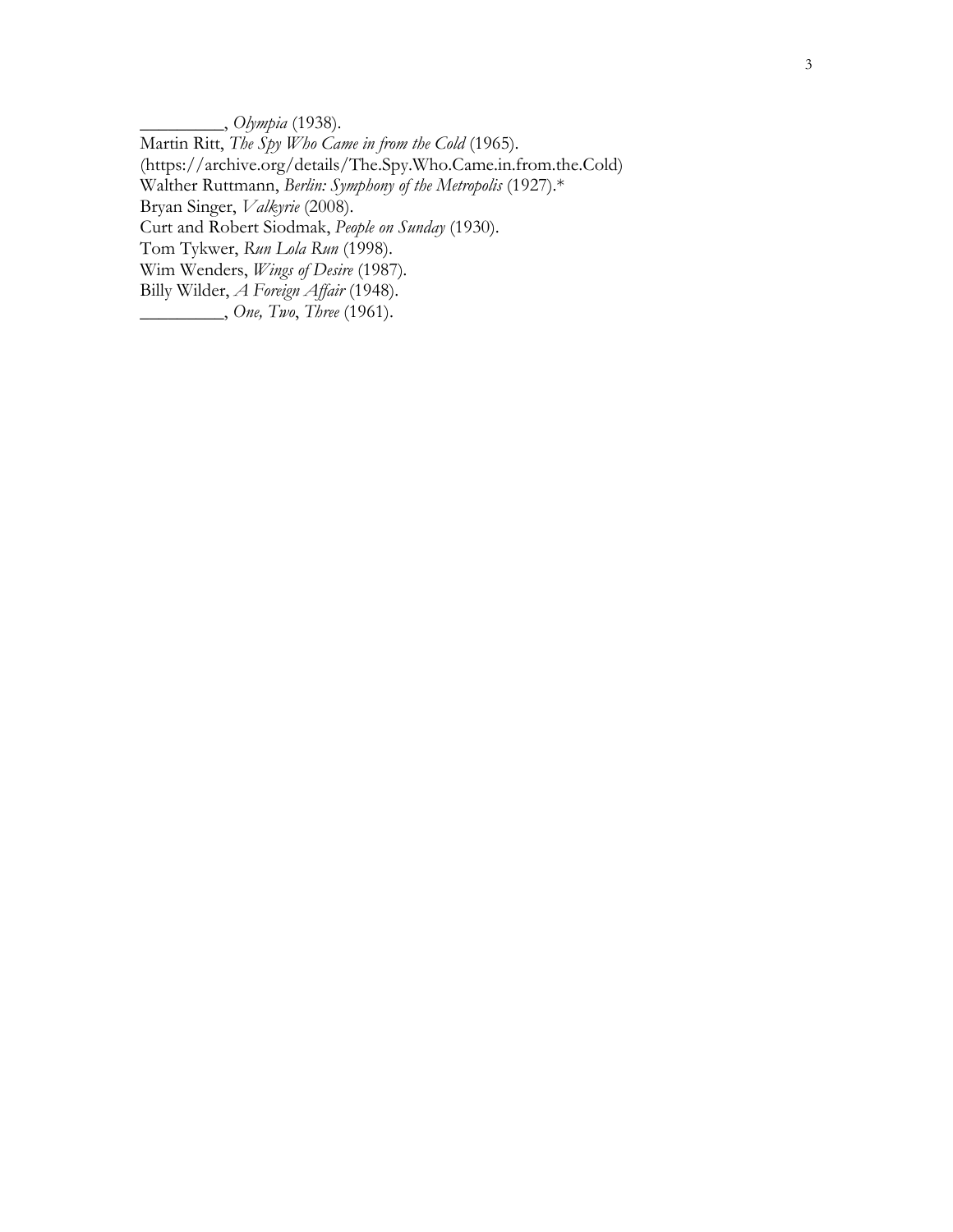*Tentative Schedule* (some class meetings and excursions may need to be rescheduled):

Su, May 5: Arrival. At 6:45 pm, meet Britta Tonak of IES and me in the lobby of the Kastanienhof Hotel to go out for a meal.

| Week 1: Imperial and Weimar Berlin (1871 – 1933) |  |  |  |
|--------------------------------------------------|--|--|--|
|--------------------------------------------------|--|--|--|

| Mo, May 6:   | 10 am: Orientation at IES. (You will be met at the hotel at 9:30 am.)                           |
|--------------|-------------------------------------------------------------------------------------------------|
|              | 2:30 pm: First class session: Introduction.                                                     |
| Tu, May 7:   | Treasure hunt.                                                                                  |
| We, May 8:   | 2:30 pm: Class. Reports about treasure hunts.                                                   |
|              | 7:30 pm: Visit to Reichstag. Meet by the group visitor entrance (arrive with<br>your passport). |
| Th, May 9:   | Film screening: Ruttmann, Berlin: Symphony of the Metropolis (available on                      |
|              | Youtube). Also worth watching: Cabaret, The Blue Angel.                                         |
| Fr, May 10:  | 2:30 pm: Class. Short paper due. Texts under discussion:                                        |
|              | Joseph Roth, <i>What I Saw</i> , chapters 1, 3, 12, 23.                                         |
|              | Ruttmann, Berlin: Symphony of the Metropolis.                                                   |
|              | Assignments for your first short paper: choose one of the sites that Joseph                     |
|              | Roth describes in his articles about Berlin from the 1920s collected in <i>What I</i>           |
|              | Saw. A site can be a building, café, store, or street, or it can be an institution              |
|              | like the S-Bahn (the commuter train). (Besides the chapters I am asking                         |
|              | everyone to read, you may also wish to look at chapters 2, 5, 6 [around the                     |
|              | corner from IES], 15, 18, 27, and 32 [about the Reichstag].) Visit the site and                 |
|              | write a page that shows you have read Roth (you need not mention him or                         |
|              | his text). Show what has changed, what has not, which parts of the past live                    |
|              | on and which have been erased. Bring a copy to class.                                           |
|              | After class: Visit the former seat of the GDR President, now the European                       |
|              | School of Management & Technology.                                                              |
| Sat, May 11: | 10:30 am: City bus tour                                                                         |
|              | Week 2: Nazi Berlin (1933 – 1945)                                                               |
| Mo, May 13:  | 2:30 pm: Class. Meeting with Hermann Simon, son of Marie Jalowicz Simon                         |
|              | and editor of her memoires. Text under discussion:                                              |

- Marie Jalowicz Simon, *Underground in Berlin*, pages 11 21 (Part 1: Section 1),  $69 - 75$  (2: 5),  $85 - 110$  (3: 3),  $139 - 183$  (4: 1 -5),  $301 -$ 324 (6: 1 -2).
- Tu, May 14: Recommended movie: Stefan Ruzowitzky, *The Counterfeiters* (2007).
- We, May 15: Day trip to Sachsenhausen concentration camp. Meet at 10 am in the hotel lobby.
- Th, May 16: Screening of *Triumph of the Will* [\(here](http://archive.org/details/TriumphOfTheWillgermanTriumphDesWillens) in full length, with English subtitles; at least through 51:34)

2:30 pm: Class. Short paper due. Texts under discussion:

• Anonymous, *A Woman in Berlin: Eight Weeks in the Conquered City: A Diary*.

Assignment: Choose one object that you came across in Sachsenhausen concentration camp and provide a description of it. Try to avoid language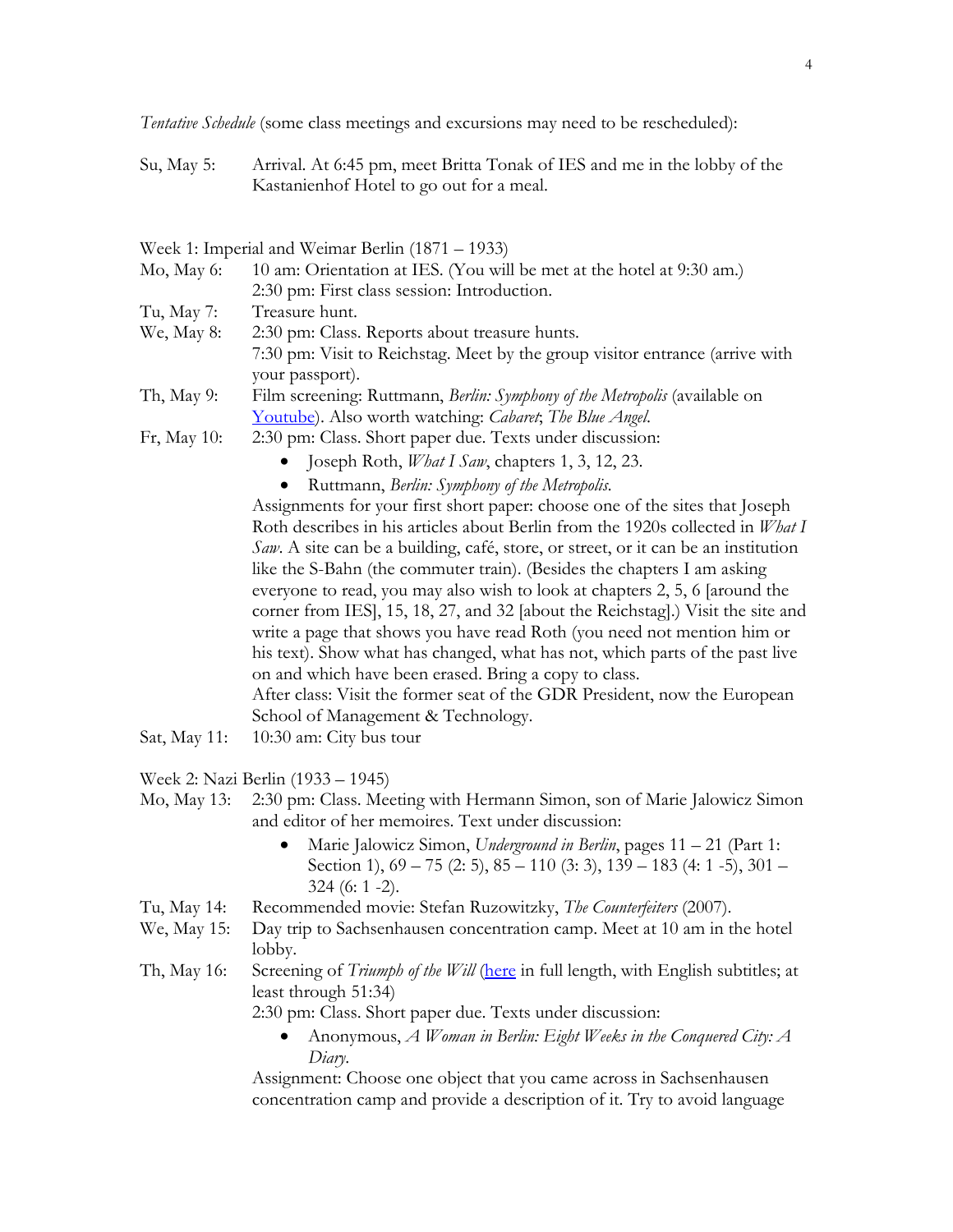that evaluates or judges. Focus on the object and let its historical, moral, emotional, … significance emerge through your description of it. Bring a copy to class.

After class: Tour of Holocaust Memorial, including underground information site.

Week 3: Post-War Berlin (1945 – 1989)

- Mo, May 20: **4:30 pm (note later start time)**: Class. Texts under discussion:
	- Funder, *Stasiland*, chapters 1 11.

6:30 pm: Guided tour of Karl-Marx-Allee.

- Tu, May 21: Screening of *Lives of Others.*
- We, May 22: 2:30 pm: Class. Text under discussion:
	- Von Donnersmarck, *Lives of Others.*

After class: Wall Memorial Bernauer Straße

- Fr, May 24: 2:30 pm: Class. Short paper due. Texts under discussion:
	- "Let the People Out: The Night the Wall Fell," *Der Spiegel magazine*, [http://www.spiegel.de/international/germany/0,1518,660190,00.ht](http://www.spiegel.de/international/germany/0,1518,660190,00.html) [ml](http://www.spiegel.de/international/germany/0,1518,660190,00.html)
	- "The Fall of the Berlin Wall," Part 2, *BBC*, <https://www.youtube.com/watch?v=WX6yz91FfX0> (45 minutes).
	- "The Fall of the Berlin Wall: Twenty Years Later," *BBC*, <https://www.youtube.com/watch?v=jVTleQ5RvnY> (30 minutes).

Assignment: In the BBC documentary on the 20th anniversary of the fall of the Wall, an East Berlin couple says they wished the wall had not opened. This seems like an extraordinary statement. Given what you have learned from films, books, articles, talking to people, and your own experience in the city, what could prompt people to express such a judgment? What positive work could the wall have accomplished in people's lives?

Week 4: Post-Wall Berlin (1989 – present)

|                        | Mo, May 27: 2:30 pm: Class. Student presentations.                          |
|------------------------|-----------------------------------------------------------------------------|
|                        | After class: visit to Ibn Rushd-Goethe Mosque, Alt-Moabit 25, 10559 Berlin. |
| Tu, May 28:            | Morning: Visit Turkish Market at Maybachufer (optional).                    |
|                        | 11 am (note early start time): Student presentations.                       |
|                        | We, May 29: 11 am (note early start time): Student presentations.           |
|                        | 1 pm: Farewell lunch.                                                       |
| Th, May 30: Departure. |                                                                             |

Some ideas for your independent projects:

Gleis 17, S-Bahn Grunewald House of the Wannsee Conference Berlin City Palace (*Stadtschloss*) Renata Stih and Frieder Schnock's installation around Bayerischer Platz *Stolpersteine* (stumbling blocks) The subway (*U-Bahn*)